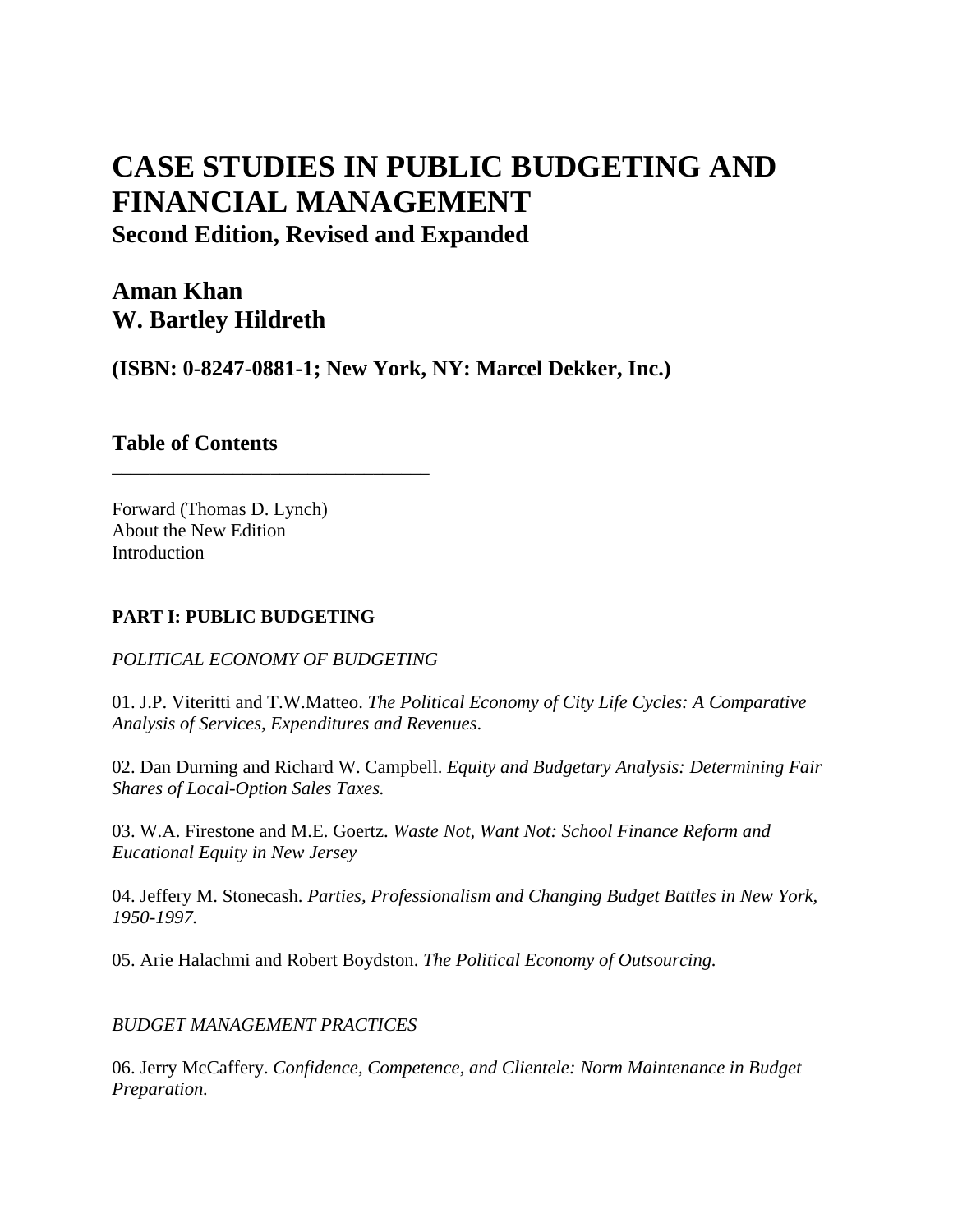07. Jerry McCaffery and John E. Mutty. Issues *in Budget Execution*

08. Edward J. Clynch. *Do Program Budgets and Performance Indicators Influence Budget Allocations? An Assessment of Mississippi Budget*

09. C. Nelson Easterling. *Performance Budgeting in Florida: To Muddle or Not to Muddle, That is the Question*

10. Jerome B. McKinney. *Implementing and Managing Zero Base Budgeting*

11. Frank U. Kohler and B.J. Reed. *Target-Based Budgeting in Lincoln County*

12. Office of Budget and Planning, Governor's Office, Texas. *Strategic Planning and Budgeting in the "New Texas": Putting Service Efforts and Accomplishments to Work*

13. John P. Forrester and Rebecca Hendrick. *Transition to Outcome-Based Budgeting: The Case of Missouri's Department of Revenue and Milwaukee, Wisconsin*

14. Aman Khan. *Forecasting the General Fund Budget of a Local Government*

15. Howard Fleeter and L. Lee Walker. *Revenue Forecasting*

16. Mike Campinni and Aman Khan. *Budget Analysis: A Study in the Budgetary Practices of a Small Community*

17. Patricia Wigfall and Thomas Lynch. *Capital Budgeting Practices in Local Governments: A Comparative Study of Two States*

18. Alan Walter Steiss. *Procedures for Programming and Financing Capital Improvements*

19. W. Bartley Hildreth and Gerald J. Miller. *Can the Riverside Community Afford a Massive Debt Financed Capital Improvement Program?*

20. Charles W. Washington. *Budgeting for Unincorporated Areas*

#### *BUDGETING UNDER FINANCIAL STRESS*

21. Craig L. Johnson and John L. Mikesell. *The Collapse of Fiscal Home Rule in the District of Columbia*

22. Suzanne LeLand and Kurt Thurmaier. *City-County Consolidation: The Case of the Illusive Cost Saving* 

23. Herbet A. Marlow, Jr. and Ronald C. Nyhan. *Applying Organization Development Processes*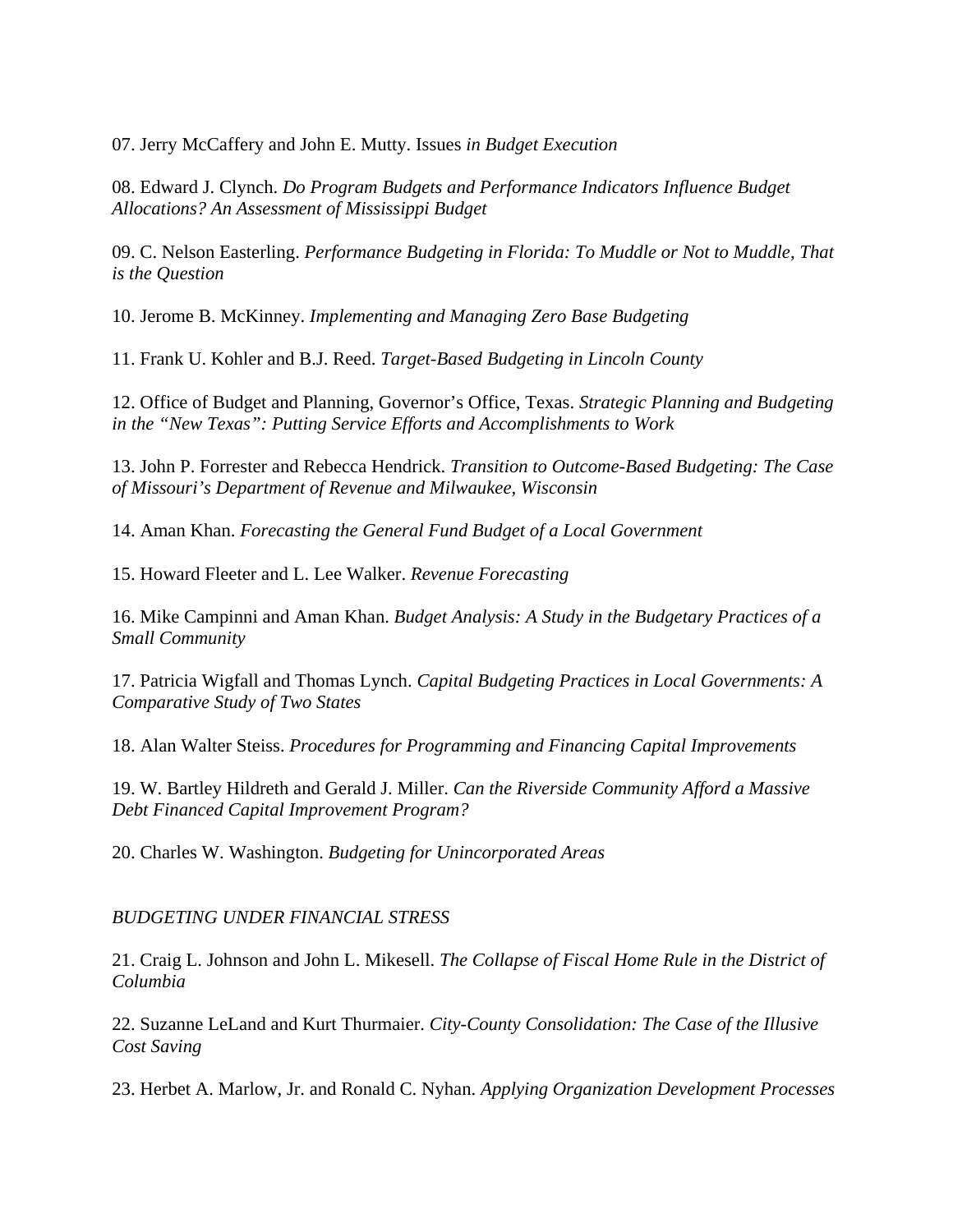*to Downsizing*

24. Katherine G. Willoughby and Thomas P. Lauth. *Cutback Management in Georgia: State Agency Responses to FY 1992 Budget Reduction*

25. Robert W. Smith. *Struggle for Better Budgets: The Curious Case of the Legislative Conference System in New York State*

#### **PART II: FINANCIAL MANAGEMENT**

*ACCOUNTING, AUDITING AND FINANCIAL REPORTING*

26. Patti A. Mills and Jennie L. Mitchell. *Cash Basis Financial Reporting for Local Government: A Comparison with GAAP*

27. Terry K. Patton and Robert J. Freeman. *Changes Proposed for Governmental Financial Reporting* 

28. Terry K. Patton and Aman Khan. *Financial Analysis of the City of Mesquite, Texas, using Comprehensive Annual Financial Report*

29. David. B. Pariser and Richard C. Brooks. *Governmental Audit Recommendation Follow-Up Systems: Implementing Recommendations Effectively*

30. Jesse. W. Hughes. *Comparative Analysis of Key Financial Indicators*

#### *FINANCIAL MANAGEMENT PRACTICES*

31. M.W. Shelton and T. Albee. *Financial Performance Monitoring and Customer-Oriented Government: A Case Study*

32. David B. Pariser and Richard C. Brooks. *Determining the Full Cost of Residential Solid Waste Service*

33. W.C. Rivenbark and K.L. Carter. *Benchmarking and Cost Accounting: The North Carolina Approach*

34. N. Hillman and R. Miranda. *Reengineering Financial Management: Pittsburgh's Unicourse 2000 Project*

35. Aman Khan. *Learning from Experience: The Cash Management Practices of a Local Government*

36. James R. Ramsey and Merl Hackbart. *The Evolution of a Debt Management Policy and*